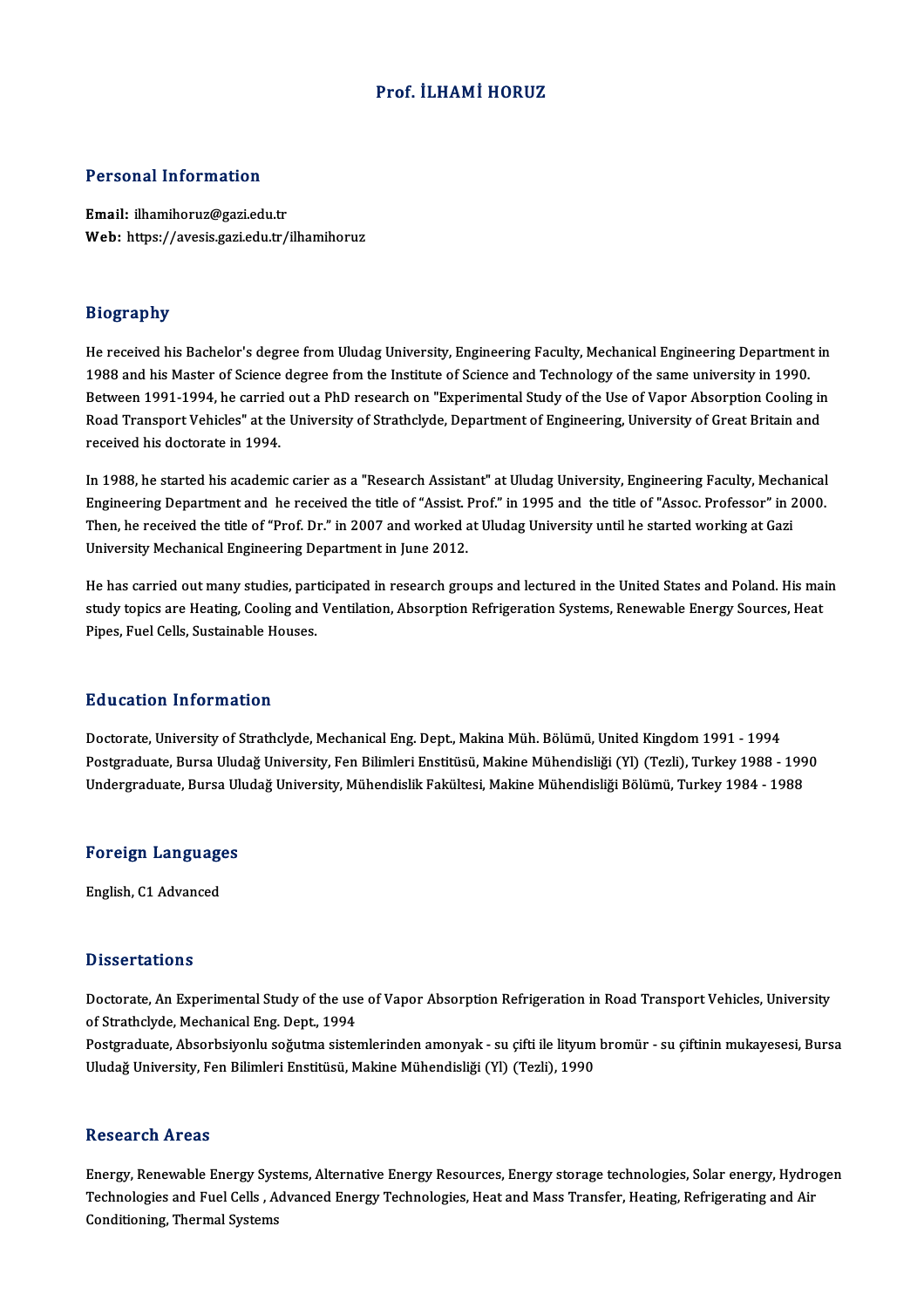### Academic Titles / Tasks

Professor, Gazi University, Mühendislik Fakültesi, Makina Mühendisliği, 2012 - Continues Professor, Bursa Uludağ University, Mühendislik-Mimarlık Fakültesi, Makine Mühendisliği Bölümü, 2007 - 2012 Professor, Gazi University, Mühendislik Fakültesi, Makina Mühendisliği, 2012 - Continues<br>Professor, Bursa Uludağ University, Mühendislik-Mimarlık Fakültesi, Makine Mühendisliği Bölümü, 2007 - 2012<br>Associate Professor, Burs Professor, Bursa Uludağ University, Mühendislik-Mimarlık Fakültesi, Makine Mühendisliği Bölümü, 2007 - 2012<br>Associate Professor, Bursa Uludağ University, Mühendislik-Mimarlık Fakültesi, Makine Mühendisliği Bölümü, 2000 - 2 Associate Professor, Bursa Uludağ University, Mühendislik-Mimarlık Fakültesi, Makine Mühendisliği Bölümü, 20<br>Assistant Professor, Bursa Uludağ University, Mühendislik-Mimarlık Fakültesi, Makine Mühendisliği Bölümü, 19<br>Lect Assistant Professor, Bursa Uludağ University, Mühendislik-Mimarlık Fakültesi, Makine Mühendisliği Bölümü, 1995 - 2000<br>Lecturer, Bursa Uludağ University, Mühendislik-Mimarlık Fakültesi, Makine Mühendisliği Bölümü, 1994 - 19

### Academic and Administrative Experience

Bursa Uludağ University, Mühendislik Fakültesi, Makine Mühendisliği Bölümü, 2005 - 2010 Bursa Uludağ University, Mühendislik-Mimarlık Fakültesi, Makine Mühendisliği Bölümü, 1999 - 2000 Bursa Uludağ University, Mühendislik-Mimarlık Fakültesi, Makine Mühendisliği Bölümü, 1996 - 1997

#### Courses

İKLİMLENDİRMEESASLARI,Undergraduate,2021 -2022 İLERİ ENERJİ DÖNÜŞÜM TEKNOLOJİLERİ, Postgraduate, 2021 - 2022 İKLİMLENDİRME ESASLARI, Undergraduate, 2021 - 2022<br>İLERİ ENERJİ DÖNÜŞÜM TEKNOLOJİLERİ, Postgraduate, 2<br>ISIL ÇEVRE MÜHENDİSLİĞİ, Undergraduate, 2021 - 2022<br>SOĞUTMA TEKNİĞİ, Undergraduate, 2021 - 2022 İLERİ ENERJİ DÖNÜŞÜM TEKNOLOJİLERİ, Postgra<br>ISIL ÇEVRE MÜHENDİSLİĞİ, Undergraduate, 2021<br>SOĞUTMA TEKNİĞİ, Undergraduate, 2021 - 2022<br>ARSOPRSİYONI II SOĞUTMA SİSTEMI ERİ, Bostgra SOĞUTMA TEKNİĞİ, Undergraduate, 2021 - 2022<br>ABSORPSİYONLU SOĞUTMA SİSTEMLERİ, Postgraduate, 2021 - 2022

#### Advising Theses

Advising Theses<br>HORUZ İ., Experimental Investigation Of The Effects Of Filling Ratio Incltination Angel And Groove Shape On Thermal<br>Performange Of Crooved Heat Pines, Pestaveduata O Eurkan(Student), 2020 Performance of Groove<br>Performance Of Grooved Heat Pipes, Postgraduate, O.Furkan(Student), 2020<br>Performance Of Grooved Heat Pipes, Postgraduate, O.Furkan(Student), 2020<br>HOPUZ L. Nearly Zare Energy Pulding Design And Compani HORUZ İ., Experimental Investigation Of The Effects Of Filling Ratio Incltination Angel And Groove Shape On<br>Performance Of Grooved Heat Pipes, Postgraduate, O.Furkan(Student), 2020<br>HORUZ İ., Nearly Zero Energy Building Des Performance Of Grooved Heat Pipes, Postgraduate, O.Furkan(Student), 2020<br>HORUZ İ., Nearly Zero Energy Building Design And Comparison, Postgraduate, H.YILDIRIM(Student), 2020<br>HORUZ İ., Dolum oranı eğim açısı ve oluk şeklini HORUZ İ., Nearly Zero Energy Building Design And Cor<br>HORUZ İ., Dolum oranı eğim açısı ve oluk şeklinin olukl<br>incelenmesi, Postgraduate, O.FURKAN(Student), 2019<br>HOPUZ İ. Bir dalaylı svanoratif soğutma sisteminin sal HORUZ İ., Dolum oranı eğim açısı ve oluk şeklinin oluklu ısı borusu ısıl performasına etkisinin deneysel olarak<br>incelenmesi, Postgraduate, O.FURKAN(Student), 2019<br>HORUZ İ., Bir dolaylı evaporatif soğutma sisteminin gelişti incelenmesi, Postgraduate, O.FURKAN(Student), 2019<br>HORUZ İ., Bir dolaylı evaporatif soğutma sisteminin geliştirilmesi ve analizi, Doctorate, S.ÖZLEM(Student), 2019<br>HORUZ İ., Numerıcal Analysıs Of Solar Power Tower Receiver HORUZ İ., Bir dolaylı evaporatif soğutma sisteminin geliştirilmesi ve analizi, Doctorate, S.ÖZLEM(Student), 20<br>HORUZ İ., Numerıcal Analysıs Of Solar Power Tower Receiver Efficiency, Postgraduate, G.ADIYAMAN(Student<br>HORUZ İ HORUZ İ., Numerical Analysis Of Solar Power Tower Receiver E.<br>HORUZ İ., Development Of Axially Grooved Constant Conductan<br>Performance Investigation, Doctorate, C.ÖMÜR(Student), 2018<br>HORUZ İ. Analyay Of Variaus Types Of Sın HORUZ İ., Development Of Axıally Grooved Constant Conductance Heat Pıpes For Space Applications And Its<br>Performance Investigation, Doctorate, C.ÖMÜR(Student), 2018<br>HORUZ İ., Analysis Of Various Types Of Single And Double S

Performance Investigation, Doctorate, C.Ö<br>HORUZ İ., Analysis Of Various Types Of Sii<br>Postgraduate, K.MORADI(Student), 2017<br>HOPUZ İ. Javestigation Of Bourn Conerat HORUZ İ., Analysis Of Various Types Of Single And Double Stage Various Types Of Absorption Refrigeration Systems<br>Postgraduate, K.MORADI(Student), 2017<br>HORUZ İ., Investigation Of Power Generation From Solar Thermal Energy U

Postgraduate, K.MORADI(Student), 2017<br>HORUZ İ., Investigation Of Power Generation From Solar Thermal Ene<br>Organic Rankine Cycle, Postgraduate, E.DEMİRTEKİN(Student), 2016<br>HOPUZ İ. The annligation of absorntion systems to an HORUZ İ., Investigation Of Power Generation From Solar Thermal Energy Using Absorption Heat Transformer And<br>Organic Rankine Cycle, Postgraduate, E.DEMİRTEKİN(Student), 2016<br>HORUZ İ., The application of absorption systems t Organic Rankine Cycle, Postgraduate, E.DEMİRTEKİN(Student), 2016<br>HORUZ İ., The application of absorption systems to an industrial company, Postgraduate, N.KURTULMUŞ(S<br>HORUZ İ., Absorbsiyonlu ısı yükselticileri ve sanayiye

HORUZ İ., The application of absorption systems to an industrial company, Postgraduate, N.KURTULMUŞ(Student), 2014<br>HORUZ İ., Absorbsiyonlu ısı yükselticileri ve sanayiye uygulanması, Postgraduate, B.KURT(Student), 2007<br>HOR

HORUZ İ., Absorbsiyonlu ısı yükselticileri ve sanayiye uygulanması, Postgraduate, B.KURT(Student),<br>HORUZ İ., Yakıt pilleri ve kullanım alanları, Postgraduate, A.ÇAVUŞOĞLU(Student), 2006<br>HORUZ İ., Tek çift kademeli absorbsi

HORUZ İ., Yakıt pilleri ve kullanım alanları, Postgraduate, A.ÇAVUŞOĞLU(Student), 2006<br>HORUZ İ., Tek çift kademeli absorbsiyonlu ısı yükselticileri, Postgraduate, M.AYDIN(Student), 2003<br>HORUZ İ., Tek ve çift kademeli absor E.ENGİN(Student),2003 HORUZ İ., Tek ve çift kademeli absorpsiyonlu soğutma sistemlerinin simülasyonu ve k<br>E.ENGİN(Student), 2003<br>HORUZ İ., Alternatif bir otomobil kliması, Postgraduate, Ö.KAYNAKLI(Student), 2000<br>HORUZ İ., Absorbsiyonlu soğutma

HORUZ İ., Alternatif bir otomobil kliması, Postgraduate, Ö.KAYNAKLI(Student), 2000

HORUZ İ., Absorbsiyonlu soğutma sistemi kullanılan bir otomobil kliması projelendirilmesi, Postgraduate,<br>B.ÖZGÜR(Student), 1998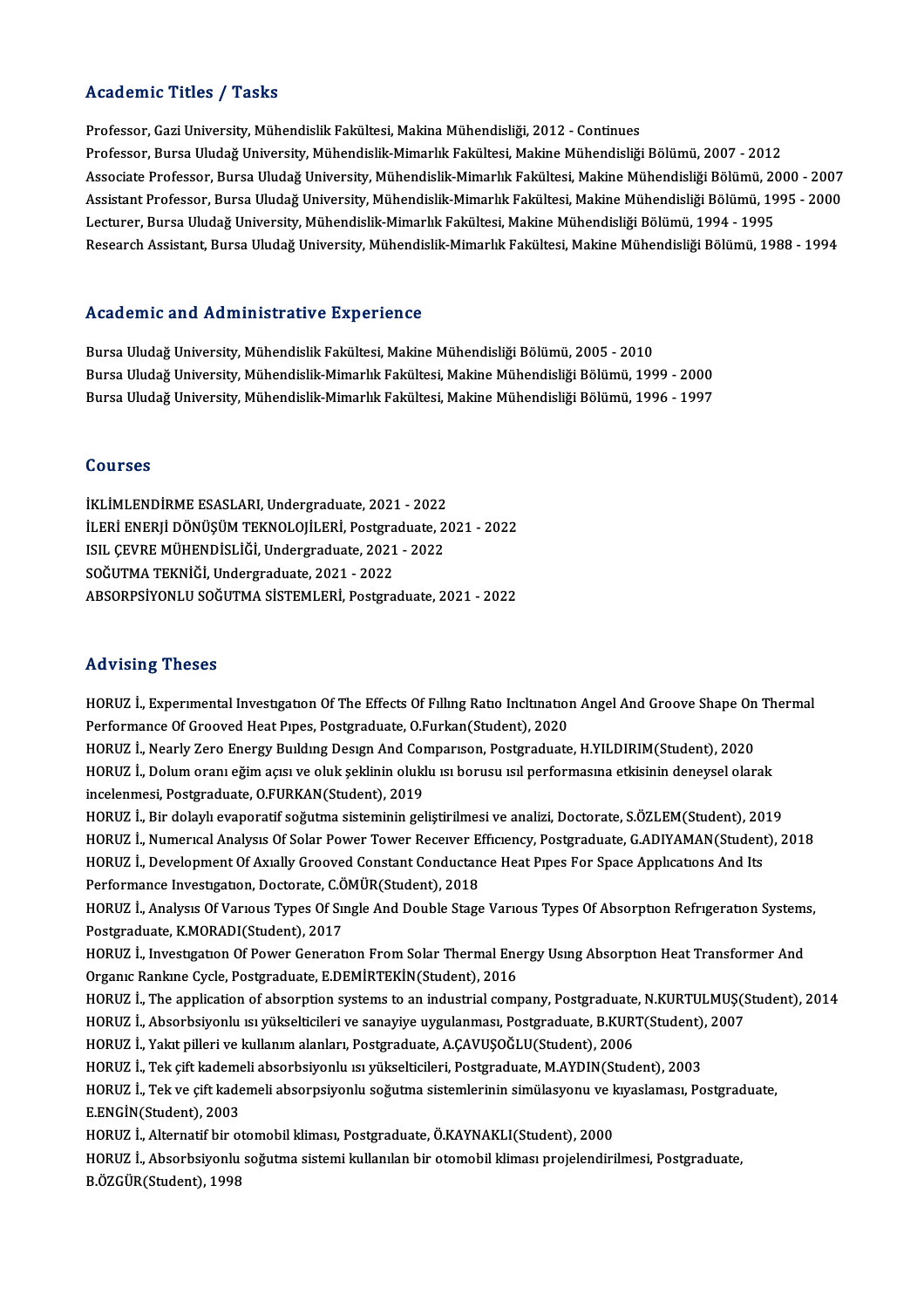### Articles Published in Journals That Entered SCI, SSCI and AHCI Indexes

Turicles Published in Journals That Entered SCI, SSCI and AHCI Indexes<br>I. DEVELOPMENT AND EXPERIMENTAL INVESTIGATION OF A ROTARY WHEEL INDIRECT EVAPORATIVE<br>COOLING SYSTEM DEVELOPMENT AN<br>COOLING SYSTEM<br>Arica S.O., HOPUZ I COOLING SYSTEM<br>Arica S.O., HORUZ İ.

COOLING SYSTEM<br>Arica S. O. , HORUZ İ.<br>ISI BILIMI VE TEKNIGI DERGISI-JOURNAL OF THERMAL SCIENCE AND TECHNOLOGY, vol.41, no.2, pp.167-178,<br>2021 (Jaurnal Indoved in SCI) Arica S. O. , HORUZ İ.<br>ISI BILIMI VE TEKNIGI DERGIS<br>2021 (Journal Indexed in SCI)<br>A novel burst test annuscel

- 2021 (Journal Indexed in SCI)<br>II. A novel burst test approach for the qualification of heat pipes developed for space applications 2021 (Journal Indexed in SCI)<br>A novel burst test approach for the<br>Isik H. G. , Omur C., Uygur A. B. , HORUZ İ.<br>INTERNATIONAL JOURNAL OF PRESSURI A novel burst test approach for the qualification of heat pipes developed for space applications<br>Isik H. G. , Omur C., Uygur A. B. , HORUZ İ.<br>INTERNATIONAL JOURNAL OF PRESSURE VESSELS AND PIPING, vol.165, pp.241-248, 2018 Isik I<br>INTE<br>SCI)<br>Inse INTERNATIONAL JOURNAL OF PRESSURE VESSELS AND PIPING, vol.165, pp.241-248, 2018 (Journal Indexed in<br>SCI)<br>III. Incorporation of manufacturing constraints into an algorithm for the determination of maximum<br>heat transport can
- SCI)<br>III. Incorporation of manufacturing constraints into an algorithm for the determination of maximum<br>heat transport capacity of extruded axially grooved heat pipes Omur C., Uygur A. B., HORUZ İ., Isik H. G., Ayan S., Konar M. heat transport capacity of extruded axially grooved heat pipes<br>Omur C., Uygur A. B. , HORUZ İ., Isik H. G. , Ayan S., Konar M.<br>INTERNATIONAL JOURNAL OF THERMAL SCIENCES, vol.123, pp.181-190, 2018 (Journal Indexed in SCI)<br>M Omur C., Uygur A. B. , HORUZ İ., Isik H. G. , Ayan S., Konar M.<br>INTERNATIONAL JOURNAL OF THERMAL SCIENCES, vol.123, pp.181-190, 2018 (Journal Indexed in SCI)<br>IV. Manufacturing phase embedded design optimization of extruded
- INTERNATIONAL JOURNAL OF THERMAL<br>Manufacturing phase embedded des<br>Omur C., Uygur A. B. , Isik H. G. , HORUZ İ.<br>APPLIED TUEPMAL ENCINEEPINC .vol 1. IV. Manufacturing phase embedded design optimization of extruded heat pipes for space applications<br>Omur C., Uygur A. B., Isik H. G., HORUZ İ.<br>APPLIED THERMAL ENGINEERING, vol.126, pp.436-446, 2017 (Journal Indexed in SCI)
- V. THE EFFECT OF MANUFACTURING LIMITATIONS ON GROOVE DESIGN AND ITS IMPLEMENTATION TO APPLIED THERMAL ENGINEERING, vol.126, pp.436-446, 2017 (Journal Indexed in SCI)<br>THE EFFECT OF MANUFACTURING LIMITATIONS ON GROOVE DESIGN AND ITS IMPL<br>AN ALGORITHM FOR DETERMINING HEAT TRANSPORT CAPABILITY OF HEAT PIPES<br>Omu THE EFFECT OF MANUFACT<br>AN ALGORITHM FOR DETEF<br>Omur C., Uygur A. B. , HORUZ İ.<br>ISL PILIMI VE TEKNICI DERCIS AN ALGORITHM FOR DETERMINING HEAT TRANSPORT CAPABILITY OF HEAT PIPES<br>Omur C., Uygur A. B. , HORUZ İ.<br>ISI BILIMI VE TEKNIGI DERGISI-JOURNAL OF THERMAL SCIENCE AND TECHNOLOGY, vol.37, no.1, pp.159-170,<br>2017 (Journal Indoved Omur C., Uygur A. B. , HORUZ İ.<br>ISI BILIMI VE TEKNIGI DERGIS<br>2017 (Journal Indexed in SCI)<br>AN INDUSTRIAL VAROR AR
- ISI BILIMI VE TEKNIGI DERGISI-JOURNAL OF THERMAL SCIENCE AND TECHNOLO<br>2017 (Journal Indexed in SCI)<br>VI. **AN INDUSTRIAL VAPOR ABSORPTION AIR CONDITIONING APPLICATION** 2017 (Journal Indexed in SCI)<br>VI. AN INDUSTRIAL VAPOR ABSORPTION AIR CONDITIONING APPLICATION<br>Kurtulmus N., HORUZ İ. AN INDUSTRIAL VAPOR ABSORPTION AIR CONDITIONING APPLICATION<br>Kurtulmus N., HORUZ İ.<br>ISI BILIMI VE TEKNIGI DERGISI-JOURNAL OF THERMAL SCIENCE AND TECHNOLOGY, vol.37, no.2, pp.49-60, 2017<br>(Jaunnal Indaved in SC) Kurtulmus N., HORUZ İ.<br>ISI BILIMI VE TEKNIGI D.<br>(Journal Indexed in SCI)<br>Absonntion bost trong

(Journal Indexed in SCI)<br>VII. Absorption heat transformers and an industrial application HORUZ İ., Kurt B.

RENEWABLE ENERGY, vol.35, no.10, pp.2175-2181, 2010 (Journal Indexed in SCI)

## HORUZ İ., Kurt B.<br>RENEWABLE ENERGY, vol.35, no.10, pp.2175-2181, 2010 (Journal Indexed in SCI)<br>VIII. Single stage and double absorption heat transformers in an industrial application<br>HOPUZ İ. Kurt P RENEWABLE EN<br>Single stage and<br>HORUZ İ., Kurt B.<br>INTERNATIONAL Single stage and double absorption heat transformers in an industrial application<br>HORUZ İ., Kurt B.<br>INTERNATIONAL JOURNAL OF ENERGY RESEARCH, vol.33, no.9, pp.787-798, 2009 (Journal Indexed in SCI)<br>Comparison of parallel a

# HORUZ İ., Kurt B.<br>INTERNATIONAL JOURNAL OF ENERGY RESEARCH, vol.33, no.9, pp.787-798, ;<br>IX. Comparison of parallel and counter flow coil absorber performance<br>Kaynakli O., HORUZ İ. INTERNATIONAL JOU<br>Comparison of par<br>Kaynakli O., HORUZ İ.<br>INTERNATIONAL CON

Comparison of parallel and counter flow coil absorber performance<br>Kaynakli O., HORUZ İ.<br>INTERNATIONAL COMMUNICATIONS IN HEAT AND MASS TRANSFER, vol.33, no.2, pp.211-223, 2006 (Journal<br>Indeved in SCD. Kaynakli O., HOF<br>INTERNATIONA<br>Indexed in SCI)<br>Evaluation of INTERNATIONAL COMMUNICATIONS IN HEAT<br>Indexed in SCI)<br>X. Evaluation of coil absorber performance<br>Kaupelii O. HOPUZ i

## Indexed in SCI)<br>**Evaluation of coil a**<br>Kaynakli O., HORUZ İ.<br>HEAT AND MASS TRA Kaynakli O., HORUZ İ.<br>HEAT AND MASS TRANSFER, vol.40, no.12, pp.929-936, 2004 (Journal Indexed in SCI) Kaynakli O., HORUZ İ.<br>HEAT AND MASS TRANSFER, vol.40, no.12, pp.929-936, 2004 (Journal Ind<br>XI. Ozone-depleting substances, phase-out program and alternatives<br>HOPUZ İ

# HEAT AN<br>Ozone-d<br>HORUZ İ.

Ozone-depleting substances, phase-out program and alternatives<br>HORUZ İ.<br>INTERNATIONAL COMMUNICATIONS IN HEAT AND MASS TRANSFER, vol.31, no.4, pp.607-618, 2004 (Journal<br>Indeved in SCD. HORUZ İ.<br>INTERNATIONA<br>Indexed in SCI)<br>Experimental INTERNATIONAL COMMUNICATIONS IN HEAT AND MASS TRANSFER, vol.31, no.4<br>Indexed in SCI)<br>XII. Experimental investigation of a vapor absorption refrigeration system<br>HOPHZ i. Collander T

# Indexed in SCI)<br>**Experimental invest<br>HORUZ İ., Callander T.**<br>INTERNATIONAL IOUR

Experimental investigation of a vapor absorption refrigeration system<br>HORUZ İ., Callander T.<br>INTERNATIONAL JOURNAL OF REFRIGERATION-REVUE INTERNATIONALE DU FROID, vol.27, no.1, pp.10-16, 2004<br>(Journal Indoved in SCD HORUZ İ., Callander T.<br>INTERNATIONAL JOURN.<br>(Journal Indexed in SCI)<br>An evnerimentel anel. INTERNATIONAL JOURNAL OF REFRIGERATION-REVUE INTERNATIONAL<br>(Journal Indexed in SCI)<br>XIII. An experimental analysis of automotive air conditioning system<br>Kaupaki O. HOPUZ i

### (Journal Indexed in SCI)<br>An experimental analysis of automotive air conditioning system<br>Kaynakli O., HORUZ İ. INTERNATIONAL COMMUNICATIONS IN HEAT AND MASS TRANSFER, vol.30, no.2, pp.273-284, 2003 (Journal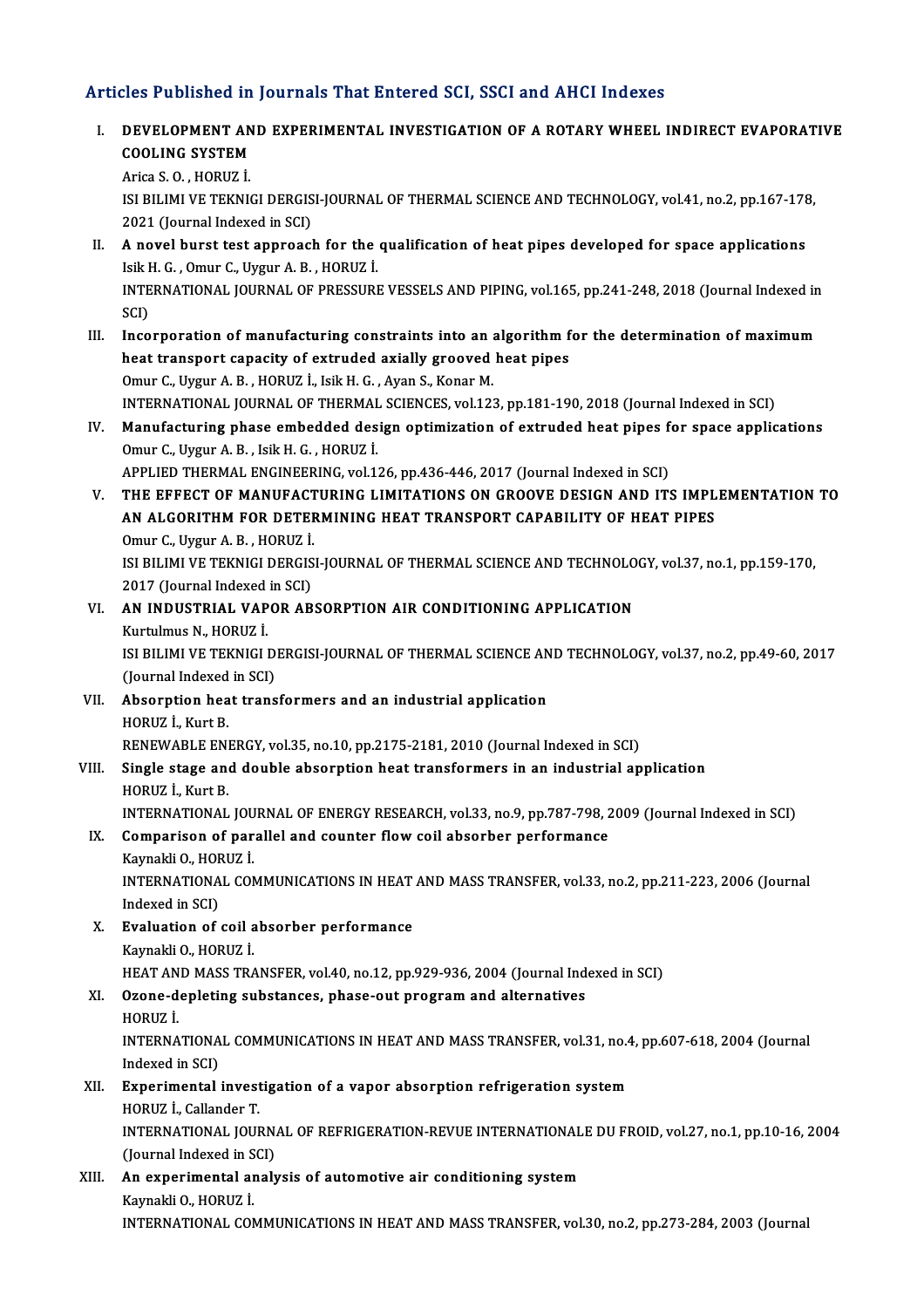Indexed in SCI)

## Indexed in SCI)<br>XIV. A comparison between ammonia-water and water-lithium bromide solutions in absorption heat<br>transformans Indexed in SCI)<br>A comparison<br>transformers<br>Kuron E. HOPI **A comparison bet<br>transformers<br>Kurem E., HORUZ İ.**<br>INTERNATIONAL *C*

transformers<br>Kurem E., HORUZ İ.<br>INTERNATIONAL COMMUNICATIONS IN HEAT AND MASS TRANSFER, vol.28, no.3, pp.427-438, 2001 (Journal Kurem E., HORU<br>INTERNATIONA<br>Indexed in SCI)<br>Vaner absorni INTERNATIONAL COMMUNICATIONS IN HEAT AND MASS TRANSF<br>Indexed in SCI)<br>XV. Vapor absorption refrigeration in road transport vehicles<br>HOPIIZ i

# Indexed i<br><mark>Vapor al</mark><br>HORUZ İ.<br>JOUPNAL Vapor absorption refrigeration in road transport vehicles<br>HORUZ İ.<br>JOURNAL OF ENERGY ENGINEERING-ASCE, vol.125, no.2, pp.48-58, 1999 (Journal Indexed in SCI)<br>Simulation of the transient response of best driven refrigerator

## HORUZ İ.<br>JOURNAL OF ENERGY ENGINEERING-ASCE, vol.125, no.2, pp.48-58, 1999 (Journal Indexed in SCI)<br>XVI. Simulation of the transient response of heat driven refrigerators with continuous temperature<br>control JOURNA<br><mark>Simulat</mark><br>control<br><sup>Vorgos I</sup> Simulation of the transient response of heat **control**<br>control<br>Vargas J., HORUZ İ., Callander T., Fleming J., Parise J.<br>INTERNATIONAL JOURNAL OF REFRICERATION RE

control<br>Vargas J., HORUZ İ., Callander T., Fleming J., Parise J.<br>INTERNATIONAL JOURNAL OF REFRIGERATION-REVUE INTERNATIONALE DU FROID, vol.21, no.8, pp.648-660, Vargas J., HORUZ İ., Callander 1<br>INTERNATIONAL JOURNAL OF<br>1998 (Journal Indexed in SCI)<br>The theoratical and exneri INTERNATIONAL JOURNAL OF REFRIGERATION-REVUE INTERNATIONALE DU FROID, vol.21, no.8, pp.648-660,<br>1998 (Journal Indexed in SCI)<br>XVII. The theoretical and experimental investigation of the characteristics of solar-assisted he

# 1998 (Journ<br>The theore<br>clear days<br>Vemeniance The theoretical and exper<br>clear days<br>Yamankaradeniz R., HORUZ İ.<br>INTERNATIONAL COMAUNIC

Yamankaradeniz R., HORUZ İ.

clear days<br>Yamankaradeniz R., HORUZ İ.<br>INTERNATIONAL COMMUNICATIONS IN HEAT AND MASS TRANSFER, vol.25, no.6, pp.885-898, 1998 (Journal<br>Indexed in SCI) INTERNATIONAL COMMUNICATIONS IN HEAT AND MASS TRANSFER, vol.25, no.6, pp.885-898, 1998 (Journa<br>Indexed in SCI)<br>XVIII. Experimental and theoretical performance analysis of air-cooled plate-finned-tube evaporators<br>HOBIEZ L.

Indexed in SCI)<br><mark>Experimental and theoretical perfo</mark><br>HORUZ İ., Kurem E., Yamankaradeniz R.<br>INTERNATIONAL COMMUNICATIONS IN Experimental and theoretical performance analysis of air-cooled plate-finned-tube evaporators<br>HORUZ İ., Kurem E., Yamankaradeniz R.<br>INTERNATIONAL COMMUNICATIONS IN HEAT AND MASS TRANSFER, vol.25, no.6, pp.787-798, 1998 (Jo HORUZ İ., Kurem E., Yamankaradeniz R.<br>INTERNATIONAL COMMUNICATIONS IN HEAT AND MASS TRANSFER, vol.25, no.6, pp.787-798, 1998 (Journal<br>Indexed in SCI) INTERNATIONAL COMMUNICATIONS IN HEAT AND MASS TRANSFER, vol.25, no.6, pp.787-798, 1998 (Journal<br>Indexed in SCI)<br>XIX. A comparison between ammonia-water and water-lithium bromide solutions in Vapor Absorption<br>Refrigeration

# Indexed in SCI)<br>A comparison between<br>Refrigeration systems<br>HOPUZ İ A compa<br>Refriger<br>HORUZ İ.<br>INTERNA

Refrigeration systems<br>HORUZ İ.<br>INTERNATIONAL COMMUNICATIONS IN HEAT AND MASS TRANSFER, vol.25, no.5, pp.711-721, 1998 (Journal HORUZ İ.<br>INTERNATIONA<br>Indexed in SCI)

# Articles Published in Other Journals

- rticles Published in Other Journals<br>I. Dolaylı Evaporatif Soğutma için Geliştirilen Dönel Bir Çarkın Optimum Kanal Geometrisinin<br>Relinlermesi nce i abiisii<br>Dolaylı Evape<br>Belirlenmesi<br>ABIGA S Ö Dolaylı Evaporatif S<br>Belirlenmesi<br>ARICA S. Ö. , HORUZ İ.<br>Journal of Bolutechnia Belirlenmesi<br>ARICA S. Ö. , HORUZ İ.<br>Journal of Polytechnic, vol.25, no.1, pp.339-349, 2022 (Other Refereed National Journals)<br>Methodelegy and Boalization of a Host Bine Berfermance Test in a Thermal Vas
	-

### ARICA S. Ö. , HORUZ İ.<br>Journal of Polytechnic, vol.25, no.1, pp.339-349, 2022 (Other Refereed National Journals)<br>II. Methodology and Realization of a Heat Pipe Performance Test in a Thermal Vacuum Chamber<br>Ömür C., muratoğl Journal of Polytechnic, vol.25, no.1<br>Methodology and Realization<br>Ömür C., muratoğlu o. f. , HORUZ İ.<br>JOUPNAL OF AEPONAUTICS AND 9 Methodology and Realization of a Heat Pipe Performance Test in a Thermal Vacuum Chamber<br>Ömür C., muratoğlu o. f. , HORUZ İ.<br>JOURNAL OF AERONAUTICS AND SPACE TECHNOLOGIES, vol.12, no.2, pp.137-144, 2019 (Refereed Journals o

Ömür C., muratoğlu<br>JOURNAL OF AERO<br>Other Institutions)<br>Soğurmalı Jai Vül JOURNAL OF AERONAUTICS AND SPACE TECHNOLOGIES, vol.12, no.2, pp.137-144, 2019 (Refereed Journals<br>Other Institutions)<br>III. Soğurmalı Isı Yükselticilerinde Amonyak su ile Lityum bromür su Eriyiklerinin Karşılaştırılması<br>EURE

## Other Institutions)<br>III. Soğurmalı Isı Yükselticilerinde Amonyak su ile Lityum bromür su Eriyiklerinin Karşılaştırılması<br>KUREM E., HORUZ İ. Soğurmalı Isı Yükselticilerinde Amonyak su ile Lityum bromür su Eriyiklerinin Karşılaştırılması<br>KUREM E., HORUZ İ.<br>Uludağ Üniversitesi Mühendislik Mimarlık Fakültesi Dergisi, vol.9, no.2, pp.27-35, 2004 (Other Refereed Nat

KUREM E.<br>Uludağ Ün<br>Journals)<br>İsten Ver Uludağ Üniversitesi Mühendislik Mimarlık Fakültesi Dergisi, vol.9, no.2<br>Journals)<br>IV. İçten Yanmalı Motorlarda Enerji Dağılımı ve Kullanılabilirliği<br>KAVNAKLLÖ HOPUZİ KARAMANCİLMİ

# Journals)<br>İçten Yanmalı Motorlarda Enerji Dağılı<br>KAYNAKLI Ö., HORUZ İ., KARAMANGİL M. İ.<br>Zanguldak Karaslmas Üniversitesi Teknelei İçten Yanmalı Motorlarda Enerji Dağılımı ve Kullanılabilirliği<br>KAYNAKLI Ö., HORUZ İ., KARAMANGİL M. İ.<br>Zonguldak Karaelmas Üniversitesi Teknoloji Dergisi, vol.6, no.1, pp.25-34, 2003 (Other Refereed National Journals)<br>Perf

### KAYNAKLI Ö., HORUZ İ., KARAMANGİL M. İ.<br>Zonguldak Karaelmas Üniversitesi Teknoloji Dergisi, vol.6, no.1, pp.25-34, 2003 (Other Refereed National Jo<br>V. Performance Analysis of Double Effect Absorption Air Conditioners U Zonguldak<br><mark>Performa</mark><br>Bromide<br>HOPUZ İ Perfor<mark>m</mark><br>Bromide<br>HORUZ İ. Bromide<br>HORUZ İ.<br>Industrial Heat Engineering, vol.2, no.1, pp.74-78, 2000 (Refereed Journals of Other Institutions)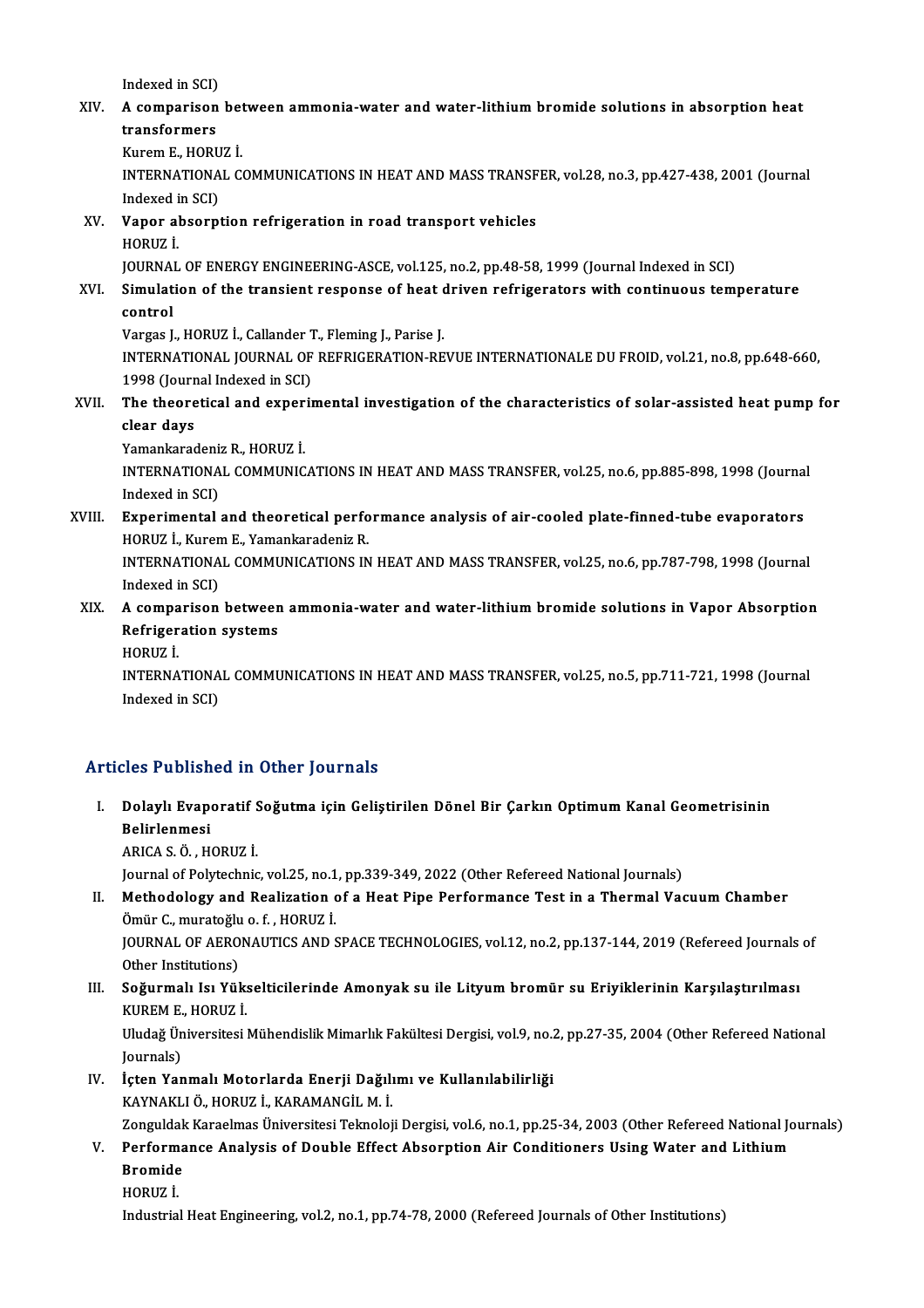# VI. A Refrigerated Road Transport Application **A Refrig<br>HORUZ İ.**<br>Huda<del>ğ Ü</del>.

A Refrigerated Road Transport Application<br>HORUZ İ.<br>Uludağ Üniversitesi Mühendislik Mimarlık Fakültesi Dergisi, vol.5, no.1, pp.15-21, 1999 (Other Refereed National HORUZ İ.<br>Uludağ Ün<br>Journals)<br>Je: Geri K

## Journals)<br>VII. Isı Geri Kazanımında Absopsiyonlu Isı Yükselticileri

YİĞİTA.,SEYİDET.,HORUZ İ.

Isı Geri Kazanımında Absopsiyonlu Isı Yükselticileri<br>YİĞİT A., SEYİDE T., HORUZ İ.<br>Z. K. Ü. Karabük Teknik Eğitim Fakültesi Dergisi, vol.2, no.1, pp.59-69, 1999 (Other Refereed National Journals)<br>An Alternative Bood Transp

- VIII. An Alternative Road Transport Refrigeration<br>HORUZ İ. Z K Ü Ka<br><mark>An Alter</mark><br>HORUZ İ.<br>Turkish L
	-

An Alternative Road Transport Refrigeration<br>HORUZ İ.<br>Turkish Journal of Engineering and Environmental Sciences, no.22, pp.211-222, 1998 (Other Refereed National HORUZ İ.<br>Turkish Jo<br>Journals)<br>Joctorma Turkish Journal of Engineering and Environmental Sciences, n<br>Journals)<br>IX. Jeotermal Enerji ve Absorpsiyonlu Soğutma Sistemleri<br>vičin A. HOPUZ i

Journals)<br>IX. Jeotermal Enerji ve Absorpsiyonlu Soğutma Sistemleri<br>YİĞİTA., HORUZ İ. Jeotermal Enerji ve Absorpsiyonlu Soğutma Sistemleri<br>YİĞİT A., HORUZ İ.<br>Termodinamik, Isıtma, Soğutma, Havalandırma, Klima, Yalıtım ve Doğalgaz Teknolojisi Dergisi, vol.4, no.48, pp.88-

YİĞİT A., HORUZ İ.<br>Termodinamik, Isıtma, Soğutma, Havalandırm<br>92, 1996 (Other Refereed National Journals) 92, 1996 (Other Refereed National Journals)<br>Books & Book Chapters

- ooks & Book Chapters<br>I. İklimlendirme Esasları ve Uygulamaları<br>I. Yamankandanir B. Haruz İ. Caslan S. Kavp Yamankaradeniz R., Horuz İ., Coşkun S., Kaynaklı Ö., Yamankaradeniz N.<br>Dora, Bursa, 2021 İklimlendirme Es<br>Yamankaradeniz R.<br>Dora, Bursa, 2021<br>Soğutma Tekniği
- II. Soğutma Tekniği ve Isı Pompası Uygulamaları Dora, Bursa, 2021<br>S**oğutma Tekniği ve Isı Pompası Uygulamaları**<br>YAMANKARADENİZ R., HORUZ İ., COŞKUN S., KAYNAKLI Ö., YAMANKARADENİZ N.<br>Dora Yayınevi<sup>,</sup> 2017 S<mark>oğutma Tekniği v</mark><br>YAMANKARADENİZ I<br>Dora Yayınevi, 2017<br>9. ABSOBBSİVONLI YAMANKARADENİZ R., HORUZ İ., COŞKUN S.<br>Dora Yayınevi, 2017<br>III. 8. ABSORBSİYONLU SOĞUTMA SİSTEMİ
- Dora Yay<br>**8. ABSO**I<br>HORUZ İ.

8. ABSORBSİYONLU SOĞUTMA SİSTEMİ<br>HORUZ İ.<br>in: Soğutma Tekniği ve Isı Pompası Uygulamaları, , Editor, Dora Basım Yayın Dağıtım Ltd. Şti., pp.249-287, 2017<br>10. SOĞUK DEROLAR

# HORUZ İ.<br>in: Soğutma Tekniği ve I<br>IV. **10. SOĞUK DEPOLAR**<br>HORUZ İ. in: Soğut<mark>ı</mark><br>10. SOĞI<br>HORUZ İ.

10. SOĞUK DEPOLAR<br>HORUZ İ.<br>in: SOĞUTMA TEKNİĞİ VE ISI POMPASI UYGULAMALARI, , Editor, Dora Basım Yayın Dağıtım Ltd. Şti., pp.325-486,<br>2017 HORU<br>in: SO<br>2017<br>ikliml

### V. İklimlendirme Esasları ve Uygulamaları

2017<br>İklimlendirme Esasları ve Uygulamaları<br>YAMANKARADENİZ R., HORUZ İ., COŞKUN S., KAYNAKLI Ö., YAMANKARADENİZ N.<br>Dera Yayıngılık 2015 İklimlendirme Esasl<br>YAMANKARADENİZ R<br>Dora Yayıncılık, 2015<br>ISI TRANSEERİ

### Dora Yayıncılık, 2015<br>VI. ISI TRANSFERİ

Dora Yayıncılık, 2015<br>ISI TRANSFERİ<br>Horuz İ., Altuntop N., Ünal A., Özalp A. A. , Sayar E., Arslantürk C., Daloğlu A. C. , İnce İ. T. , Yıldız S.<br>Nobel Akademik Yayıncılık Fğitim Danısmanlık Tis I.td. Sti. Ankara, 2014 ISI TRANSFERİ<br>Horuz İ., Altuntop N., Ünal A., Özalp A. A. , Sayar E., Arslantürk C., Daloğlu<br>Nobel Akademik Yayıncılık Eğitim Danışmanlık Tic. Ltd. Şti, Ankara, 2014

# Nobel Akademik rayincilik Egium Danişmanlık Tic. Lud. 5u, Ankara, 2014<br>Refereed Congress / Symposium Publications in Proceedings

- efereed Congress / Symposium Publications in Pro<br>I. Sıfıra Yakın Enerjili Bina Tasarımı ve Karşılaştırılması<br>XII DIBIM H. HOBIIZ İ. I. Sıfıra Yakın Enerjili Bina Tasarımı ve Karşılaştırılması ULIBTK 2021Uluslararası Katılımlı 23. Isı Bilimi ve Tekniği Kongresi, Gaziantep, Turkey, 08 September 2021, vol.2,<br>pp.1482-1493 YILDIRIM H., HORUZ İ. ULIBTK 2021Uluslararası Katılımlı 23. Isı Bilimi ve Tekniği Kongresi, Gaziantep, Turkey, 08 September 2021, vol.2<br>11. Dönel Çarkli Bir Dolayli Evaporatif Soğutma Sisteminin Deneysel Olarak İncelenmesi ve Sonuçlarin<br>Analiz
- pp.1482-1493<br>Dönel Çarkli Biı<br>Analiz Edilmesi<br>APICA S.Ö. HOPI Dönel Çarkli Bir Do<br>Analiz Edilmesi<br>ARICA S.Ö., HORUZ İ.<br>HLIPTK 2021Illuslara

ARICA S. Ö., HORUZ İ.

Analiz Edilmesi<br>ARICA S. Ö. , HORUZ İ.<br>ULIBTK 2021Uluslararası Katılımlı 23. Isı Bilimi ve Tekniği Kongresi, Gaziantep, Turkey, 08 September 2021, vol.1,<br>pp.123-130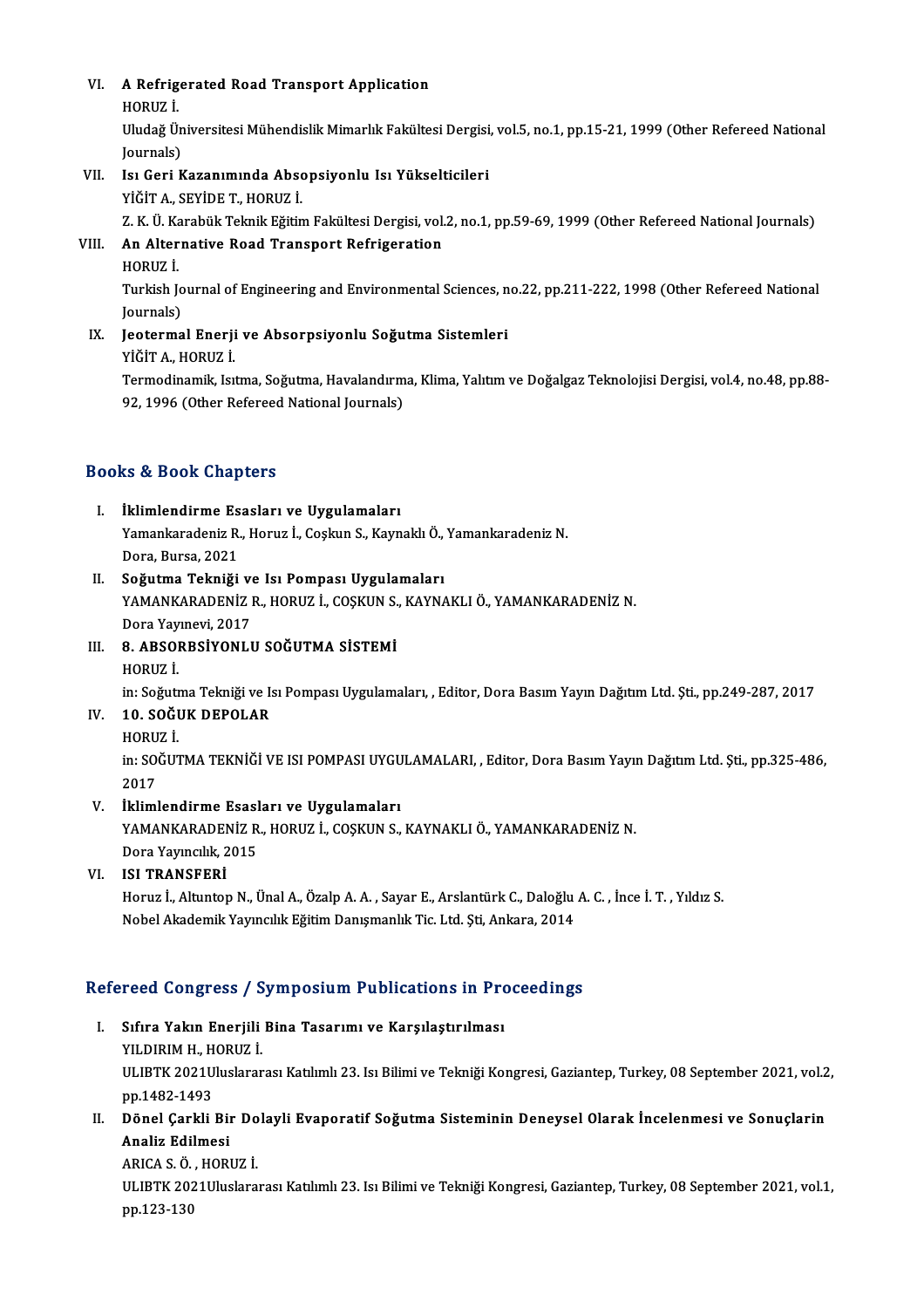- III. Investigation of The Saturation Pressure Effect of the Working Fluid on the Thermal Performance of Investigation of The<br>Grooved Heat Pipes<br>Ömür C. HOPUZ İ Investigation of<br>Grooved Heat Pi<br>Ömür C., HORUZ İ.<br><sup>22th Congress of İ</sub></sup> Grooved Heat Pipes<br>Ömür C., HORUZ İ.<br>22th Congress of Thermal Sciences and Technology ULIBTK'19, 11 - 14 September 2019, pp.162-166<br>A Methodelegy te Determine Orbital Thermal Berformance of Heat Bines via Thermal Bert
- Ömür C., HORUZ İ.<br>22th Congress of Thermal Sciences and Technology ULIBTK'19, 11 14 September 2019, pp.162-166<br>IV. A Methodology to Determine Orbital Thermal Performance of Heat Pipes via Thermal Performance<br>Tests at 22th Congress of Thermal<br>A Methodology to Deter<br>Tests at 1-G Conditions<br>Murategly O F - Omur C L A Methodology to Determine O<br>Tests at 1-G Conditions<br>Muratoglu O.F., Omur C., HORUZ İ.<br><sup>Oth</sup> International Conference on Be

Tests at 1-G Conditions<br>Muratoglu O. F. , Omur C., HORUZ İ.<br>9th International Conference on Recent Advances in Space Technologies (RAST), İstanbul, Turkey, 11 - 14 June<br>2019. pp.345.349. Muratoglu O.F., O<br>19th International C<br>2019, pp.345-348<br>Comparison of D 9th International Conference on Recent Advances in Space Technologies (RAST), Ist<br>2019, pp.345-348<br>V. Comparison of Direct Methanol Fuel Cells Against Conventional Batteries<br>400017 LELETCUER LEVIO C. CREDLES, LEAR W.

- 2019, pp.345-348<br>Comparison of Direct Methanol Fuel Cells Aga<br>HORUZ İ., FLETCHER J., KUO C., CREDLE S., LEAR W.<br>6th International Energy Conversion Engineering Co HORUZ İ., FLETCHER J., KUO C., CREDLE S., LEAR W.<br>6th International Energy Conversion Engineering Conference (IECEC), 28 - 30 July 2008, pp.1
- HORUZ İ., FLETCHER J., KUO C., CREDLE S., LEAR W.<br>6th International Energy Conversion Engineering Conference (IECEC), 28 30 July 2008, pp.1<br>VI. Technical and Environmental Evaluation of Heat Transfer Fluids Used in Solar ADIYAMANG.,HORUZ İ.,ÇOLAKL. Technical and Environmental Evaluation of Heat Transfer Fluids Used<br>ADIYAMAN G., HORUZ İ., ÇOLAK L.<br>16th International Conference on Clean Energy (ICCE-2018), 9 - 11 May 2018<br>Abecurrian Heat Transformer Driven Deuble Effec

ADIYAMAN G., HORUZ İ., ÇOLAK L.<br>16th International Conference on Clean Energy (ICCE-2018), 9 - 11 May 2018<br>VII. Absorption Heat Transformer Driven Double-Effect Absorption Air Conditioning System<br>HOPUZ İ 16th International Conference on Clean Energy (ICCE-2018), 9 - 11 May 2018<br>Absorption Heat Transformer Driven Double-Effect Absorption Air C<br>HORUZ İ.<br>TTMD XIII. Uluslararası Yapıda Tesisat Sempozyumu, 12 - 14 April 2018 Absorption Heat Transformer Driven Double-Effect Absorption<br>HORUZ İ.<br>TTMD XIII. Uluslararası Yapıda Tesisat Sempozyumu, 12 - 14 April 2018<br>Penevçel Tennak Kevnaklı Jau Bemnası Sistemi İsin Tennak Jau De

- VI I. Deneysel Toprak Kaynaklı Isı Pompası Sistemi İçin Toprak Isı Değiştiricisi Hesabı TTMD XIII. Uluslararası Yapıda Tesis<br>Deneysel Toprak Kaynaklı Isı Po<br>PASTAKKAYA B., ÜNLÜ K., HORUZ İ.<br>Ulusel İlimlendinme Kongresi Turk Deneysel Toprak Kaynaklı Isı Pompası Sistemi İçin Topra<br>PASTAKKAYA B., ÜNLÜ K., HORUZ İ.<br>Ulusal İklimlendirme Kongresi, Turkey, 15 - 18 November 2007<br>The Effect of Manufacturing Limitations on Croeve Desis PASTAKKAYA B., ÜNLÜ K., HORUZ İ.<br>Ulusal İklimlendirme Kongresi, Turkey, 15 - 18 November 2007<br>IX. The Effect of Manufacturing Limitations on Groove Design and its Implementation to an Algorithm
- Ulusal İklimlendirme Kongresi, Turkey, 15 18 November 2007<br>The Effect of Manufacturing Limitations on Groove Desig<br>for Determining Heat Transport Capability of Heat Pipes<br>Ömür Guygur 9 by HOPUZ İ The Effect of Manufacturin<br>for Determining Heat Tran<br>ömür c., uygur a.b. , HORUZ İ.<br>21 Illucal Ia Bilimi ve Telmiği ömür c., uygur a. b. , HORUZ İ.<br>21. Ulusal Isı Bilimi ve Tekniği Kongresi, Çorum, Turkey, 13 - 16 September 2017
- ömür c., uygur a. b. , HORUZ İ.<br>21. Ulusal Isı Bilimi ve Tekniği Kongresi, Çorum, Turkey, 13 16 September 2017<br>X. THE COMPARISON OF DIFFERENT AIR CONDITIONING SYSTEMS IN AN INDUSTRIAL COMPANY<br>KURTIU MUS N. HORUZ İ 21. Ulusal Isı Bilimi ve Tek<br>THE COMPARISON OF I<br>KURTULMUŞ N., HORUZ İ.<br>12. Uluslararası Yanıda Te THE COMPARISON OF DIFFERENT AIR CONDITIONING SYSTEMS IN AN INI<br>KURTULMUŞ N., HORUZ İ.<br>12. Uluslararası Yapıda Tesisat Teknolojisi Sempozyumu, 31 March - 02 April 2016<br>How Can An Absorntion Airsonditioning System Borformans

## KURTULMUŞ N., HORUZ İ.<br>12. Uluslararası Yapıda Tesisat Teknolojisi Sempozyumu, 31 March - 02 April 2016<br>XI. How Can An Absorption Airconditioning System Performance be Increased<br>HORUZ İ 12. Ulusla<br>**How Car**<br>HORUZ İ. How Can An Absorption Airconditioning System Performance be Increased<br>HORUZ İ.<br>8.th Mediterranean Congress of Heating, Ventilation and Airconditioning, Antibes Juan-les-Pins, France, 10 - 11<br>Sentember 2015

HORUZ İ.<br>8.th Mediterranea<br>September 2015<br>ATIV ISL CEPİ V 8.th Mediterranean Congress of Heating, Ventilation and Airconditioning, Antibes Juan-les-Pins, Fra<br>September 2015<br>XII. ATIK ISI GERİ KAZANIMI İÇİN GELİŞTİRİLEN KOMBİNE ELEKTRİK ÜRETİM SİSTEMİNİN<br>TERMODİNAMİZ ANALİZİ

# September 2015<br>ATIK ISI GERİ KAZANIMI İ<br>TERMODİNAMİK ANALİZİ<br>sevginun ta PIVIKOĞI ILA HO

TERMODİNAMİK ANALİZİ<br>sevginur t., BIYIKOĞLU A., HORUZ İ.

ULIBTK'15 20. Ulusal Isı Bilimi ve Tekniği Kongresi, Balıkesir, Turkey, 2 - 05 September 2015

sevginur t., BIYIKOĞLU A., HORUZ İ.<br>ULIBTK'15 20. Ulusal Isı Bilimi ve Tekniği Kongresi, Balıkesir, Turkey, 2 - 05 September 2015<br>XIII. Baca Gazi ile Tahrik Olan Absorpsiyonlu Klima Sistemi Uygulamasının Ekserji Analiz KURTULMUŞ N., ŞAHİN B., HORUZ İ.<br>20. Ulusal Isı Bilimi ve Tekniği Kongresi, Turkey, 2 - 05 September 2015 Baca Gazi ile Tahrik Olan Absorpsiyonlu Klima Sistemi Uygulam:<br>KURTULMUŞ N., ŞAHİN B., HORUZ İ.<br>20. Ulusal Isı Bilimi ve Tekniği Kongresi, Turkey, 2 - 05 September 2015<br>Bir Sanavi Kurulusuna Hygulanan Absorpsiyonlu Isı Yük

### XIV. Bir Sanayi Kuruluşuna Uygulanan Absorpsiyonlu Isı Yükselticisinin Ekserji Analizi KURTULMUŞ N., HORUZ İ.

20. Ulusal Isı Bilimi ve Tekniği Kongresi, Balıkesir, Turkey, 2 - 05 September 2015

### KURTULMUŞ N., HORUZ İ.<br>20. Ulusal Isı Bilimi ve Tekniği Kongresi, Balıkesir, Turkey, 2 - 05 September 2015<br>XV. Power Generation from Low Grade Solar Energy Using Organic Rankine Cycle Driven By an<br>Abecantion Hest Trans 20. Ulusal Isı Bilimi ve Tekniği Kongresi, Balı<br>Power Generation from Low Grade Sol<br>Absorption Heat Transformer System<br>Domintekin E. HOBUZ İ Power Generation fro<br>Absorption Heat Trai<br>Demirtekin E., HORUZ İ.<br>29th International Conf Absorption Heat Transformer System<br>Demirtekin E., HORUZ İ.<br>28th International Conference on Efficiency, Cost, Optımization, Simulation And Environmental Impact of Energy<br>Systems, Ray, Enance. 30 June., 03 July 2015

Demirtekin E., HORUZ İ.<br>28th International Conference on Efficiency, (<br>Systems, Pau, France, 30 June - 03 July 2015<br>Abeonnaivonlu Sožutma Sistemlerinde S 28th International Conference on Efficiency, Cost, Optimization, Simulation And Environmental<br>Systems, Pau, France, 30 June - 03 July 2015<br>XVI. Absorpsiyonlu Soğutma Sistemlerinde Soğutma Suyu Düzenlemesinin Araştırılması<br>

Systems, Pau, France, 30 J<br><mark>Absorpsiyonlu Soğutm</mark><br>KURTULMUŞ N., HORUZ İ.<br>12 Hlugal Tesisat Mühand Absorpsiyonlu Soğutma Sistemlerinde Soğutma Suyu Düzen<br>KURTULMUŞ N., HORUZ İ.<br>12. Ulusal Tesisat Mühendisliği Kongresi, Turkey, 8 - 11 April 2015<br>Dügük Sıcakklıtaki JevKaynağı ile Tabrik Edilen Absorpsiyo KURTULMUŞ N., HORUZ İ.<br>12. Ulusal Tesisat Mühendisliği Kongresi, Turkey, 8 - 11 April 2015<br>XVII. Düşük Sıcaklıktaki Isı Kaynağı İle Tahrik Edilen Absorpsiyonlu Soğutma Sistemlerinde Su Libr Ve Su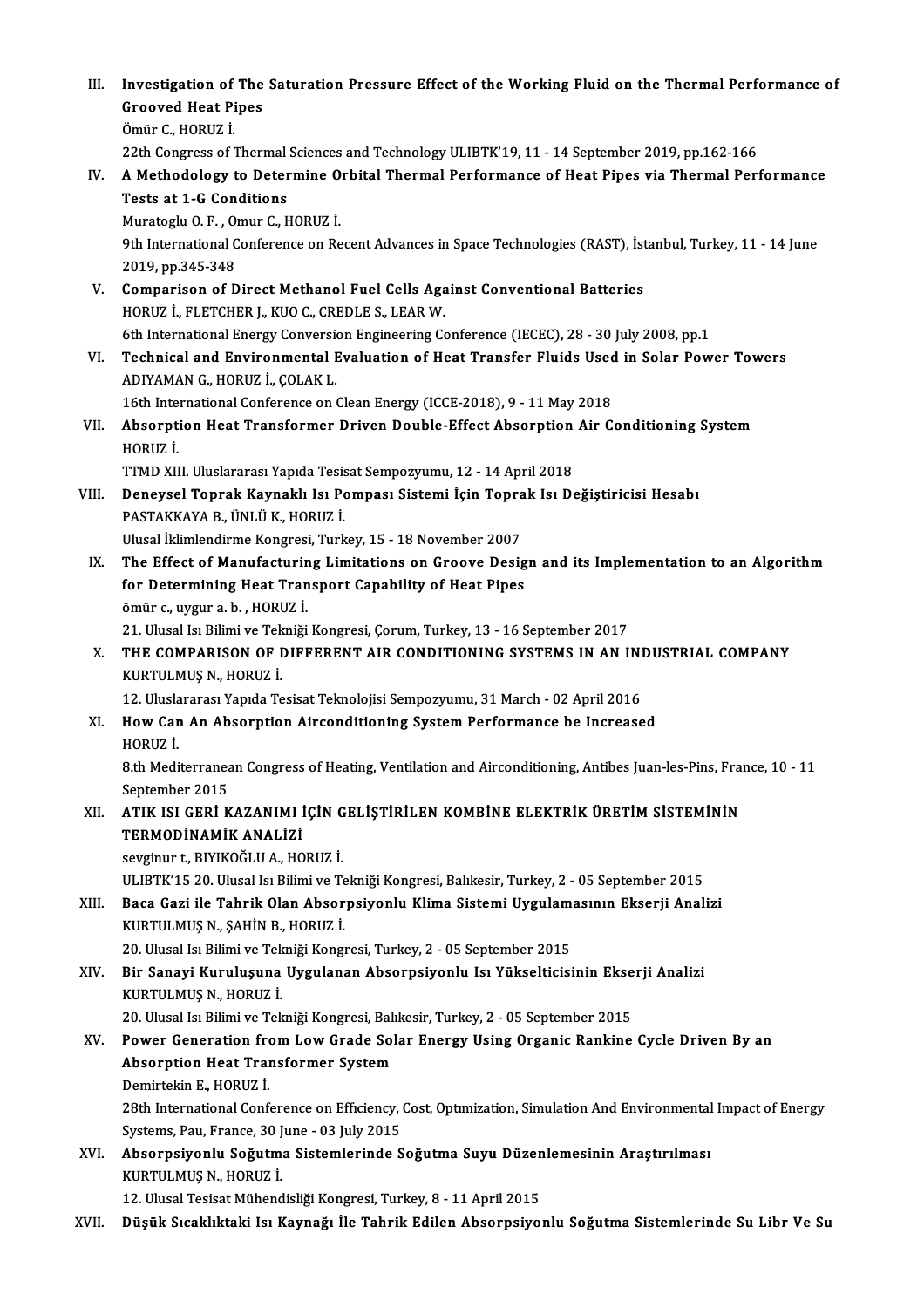|              | LiCl Eriyiklerinin Karşılaştırılması                                                                                                                                                                                 |
|--------------|----------------------------------------------------------------------------------------------------------------------------------------------------------------------------------------------------------------------|
|              | KURTULMUŞ N., HORUZ İ.                                                                                                                                                                                               |
|              | 12. Ulusal Tesisat Mühendisliği Kongresi, Turkey, 8 - 11 April 2015                                                                                                                                                  |
| XVIII.       | Absorpsiyonlu Soğutma Sistemlerinde Performans Arttırmak İçin Farkli Eriyik Arayışları<br>KURTULMUŞ N., HORUZ İ.                                                                                                     |
|              | 19. Ulusal Isı Bilimi ve Tekniği Kongresi, Turkey, 9 - 12 September 2013                                                                                                                                             |
| XIX.         | Absorpsiyonlu Isı Yükselticisi Takviyeli Çift Kademeli Absorpsiyonlu Soğutma Sistemleri<br>HORUZ İ.                                                                                                                  |
|              | 11. Ulusal Tesisat Mühendisliği Kongresi, Turkey, 17 - 20 April 2013                                                                                                                                                 |
| XX.          | Absorpsiyonlu Isı Yükselticileri ve bir Endüstriyel Uygulama                                                                                                                                                         |
|              | KURT B., HORUZ İ.                                                                                                                                                                                                    |
|              | X. Ulusal Tesisat Mühendisliği Kongresi, Turkey, 13 - 16 April 2011, pp.337-351                                                                                                                                      |
| XXI.         | Lityum Bromür Su Çifti ile Çalışan tek ve Çift Kademeli Absorpsiyonlu Isı Yükselticilerinin<br>Karşılaştırılması<br>HORUZ İ.                                                                                         |
|              | VII. Uluslararası Yapıda Tesisat ve Teknoloji Sempozyumu, Turkey, 8 - 10 May 2006                                                                                                                                    |
| XXII.        | Otomobil Klimalarında Absorpsiyonlu Soğutma Sisteminin Kullanımı<br>KAYNAKLI Ö., HORUZ İ.                                                                                                                            |
|              | 13. Ulusal Isı Bilimi ve Tekniği Kongresi, Turkey, 5 - 07 September 2001, pp.57-62                                                                                                                                   |
| XXIII.       | Ozon Tabakasını İncelten Soğutucu Akışkanlar Terk Ediş Programı ve Alternatifleri<br>HORUZ İ., KAYNAKLI Ö.                                                                                                           |
|              | 13. Ulusal Isı Bilimi ve Tekniği Kongresi, Turkey, 5 - 07 September 2001, pp.71-76                                                                                                                                   |
| XXIV.        | Hava Soğutmalı Kanatlı Borulu Evaporatörün Teorik ve Deneysel Olarak İncelenmesi<br>HORUZ İ., KUREM E., YAMANKARADENİZ R.                                                                                            |
|              | 5. Ulusal Soğutma ve İklimlendirme Tekniği Kongresi, Turkey, 2 - 03 April 1998, pp.128-137                                                                                                                           |
| XXV.         | Evsel Konfor Klimaların Mukayesesi ve Karşılaşılan Uygulama Hataları<br>ŞEN B., HORUZ İ., YAMANKARADENİZ R.                                                                                                          |
|              | 5. Ulusal Soğutma ve İklimlendirme Tekniği Kongresi, Turkey, 2 - 03 April 1998, pp.179-188                                                                                                                           |
| XXVI.        | Bilgisayar Destekli Tam Klima Tesisatı Projelendirilmesi                                                                                                                                                             |
|              | HORUZ İ, YAMANKARADENİZ R.                                                                                                                                                                                           |
|              | Dördüncü Ulusal Soğutma ve İklimlendirme Tekniği Kongresi, Turkey, 10 - 12 April 1996, pp.109-118                                                                                                                    |
| <b>XXVII</b> | Isıl Konfor Modellerinin Birleştirilmesi<br>YİĞİT A., HORUZ İ.                                                                                                                                                       |
|              | Dördüncü Ulusal Soğutma ve İklimlendirme Tekniği Kongresi, Turkey, 10 - 12 April 1996, pp.210-218                                                                                                                    |
| XXVIII.      | Lityum Bromür Su Çifti ile Çalışan Tek ve Çift Kademeli Absorpsiyonlu Soğutma Sistemlerinin                                                                                                                          |
|              | Karşılaştırılması<br>HORUZ İ., YİĞİT A.                                                                                                                                                                              |
|              | Dördüncü Ulusal Soğutma ve İklimlendirme Tekniği Kongresi, Turkey, 10 - 12 April 1996, pp.63-72                                                                                                                      |
| XXIX.        | Isıl Konfor Modellerinin İncelenmesi ve Karşılaştırılması<br>HORUZ İ., YİĞİT A.                                                                                                                                      |
|              | Uluslararası Katılımla 10. Ulusal Isı Bilimi ve Tekniği Kongresi, Turkey, 6 - 08 September 1995, vol.1, pp.613-623                                                                                                   |
| XXX.         | Hava Hızı ve Hareketlerinin Isıl Konfor Şartlarına Etkisi                                                                                                                                                            |
|              | YİĞİT A., HORUZ İ.                                                                                                                                                                                                   |
|              | Uluslararası Katılımla 10. Ulusal Isı Bilimi ve Tekniği Kongresi, Turkey, 6 - 08 September 1995, vol.1, pp.603-613                                                                                                   |
| XXXI.        | Amonyak su Çifti ile Çalışan Absorpsiyonlu ısı Pompasının İkinci Kanun Analizi<br>YAMANKARADENİZ R., HORUZ İ.                                                                                                        |
|              | Uluslararası Katılımla 10. Ulusal Isı Bilimi ve Tekniği Kongresi, Turkey, 6 - 08 September 1995, pp.341-351                                                                                                          |
| XXXII.       | Karşıt Akımlı Soğutma Kulesi Performansına Etki Eden Parametrelerin İncelenmesi<br>HORUZ İ., YAMANKARADENİZ R.                                                                                                       |
| XXXIII.      | Uluslararası Katılımla 10. Ulusal Isı Bilimi ve Tekniği Kongresi, Turkey, 6 - 08 September 1995, vol.2, pp.613-623<br>An Experimental Analysis of the Heat Transfer Characteristics of an Internal Combustion Engine |